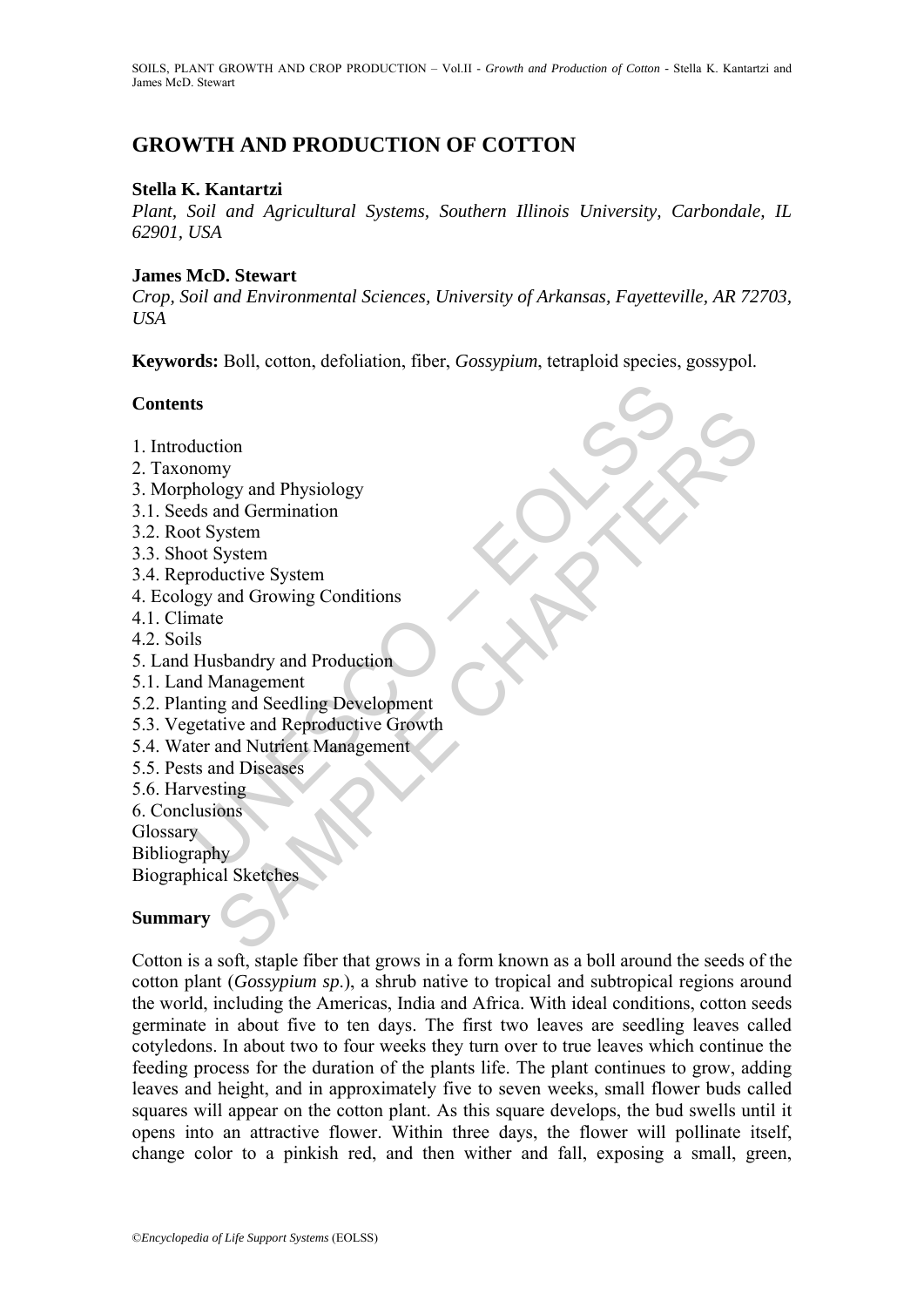immature cotton boll which is considered a fruit because it contains seeds. The fibers grow and thicken around the seeds within the segmented boll which enlarges in size. Finally, the cotton fibers become mature and thickened and the boll opens.

Successful cultivation of cotton requires a long frost-free period, plenty of sunshine, and a moderate rainfall, usually from 600 to 1200mm. Soils usually need to be fairly heavy, although the level of nutrients does not need to be exceptional. In general, these conditions are met within the seasonally dry tropics and subtropics in the Northern and Southern hemispheres, but a large proportion of the cotton grown today is cultivated in areas with less rainfall that meet their moisture requirements from irrigation.

## **1. Introduction**

As the leading natural fiber crop, cotton is an important agricultural commodity, providing income to millions of farmers worldwide**.** Commercial cotton is grown in more than 80 countries, including Australia, China, Egypt, India, Pakistan, the USA and Uzbekistan; more than 150 countries are involved in import and export of cotton. Cotton fibers can be used for producing a wide range of commodities, ranging from textile fabrics and computer screens to automobile brakes.

**duction**<br>
leading natural fiber crop, cotton is an important agricultur<br>
leading natural fiber crop, cotton is an important agricultur<br>
an 80 countries, including Australia, China, Egypt, India, Pakistan;<br>
more than 150 Example the multilons of farmers worldwide. Commercial control in<br>time the millions of farmers worldwide. Commercial cotton is grow<br>so countries, including Australia, China, Egypt, India, Pakistan, the USA<br>r, more than 15 The cotton genus *Gossypium* L. occurs naturally throughout the tropics and subtropics and consists of about 49 species that form a monophyletic group. Cultivated cotton includes four diploid and five tetraploid species. The geographical place of origin of the genus has not been identified, but DNA sequence data for extant *Gossypium* species suggest that the genus arose about 10-20 million years ago, after the break-up of Gondwana. Early in the evolution of the genus, three primary centers of diversity developed: Australia, northeast Africa and Arabia, and west-central and southern Mexico (Table 1). This global radiation was accompanied by an impressive diversification in morphology, ecology and physiology.

| <b>Genomes</b> | <b>Number of species</b> | <b>Geographic location</b> |
|----------------|--------------------------|----------------------------|
| Α              |                          | Africa/Asia                |
| В              |                          | Africa                     |
|                | 2                        | Australia                  |
|                | 13                       | New World                  |
| E              |                          | Arabia                     |
|                |                          | Africa                     |
| G              |                          | Australia                  |
| K              | 12                       | Australia                  |
|                |                          | New World                  |

Table 1. Geographic distribution of *Gossypium* genomes (Smith and Cothren, 1999).

## **2. Taxonomy**

Eight diploid genomes (A–G and K), each with  $2n = 2x = 26$  chromosomes, have been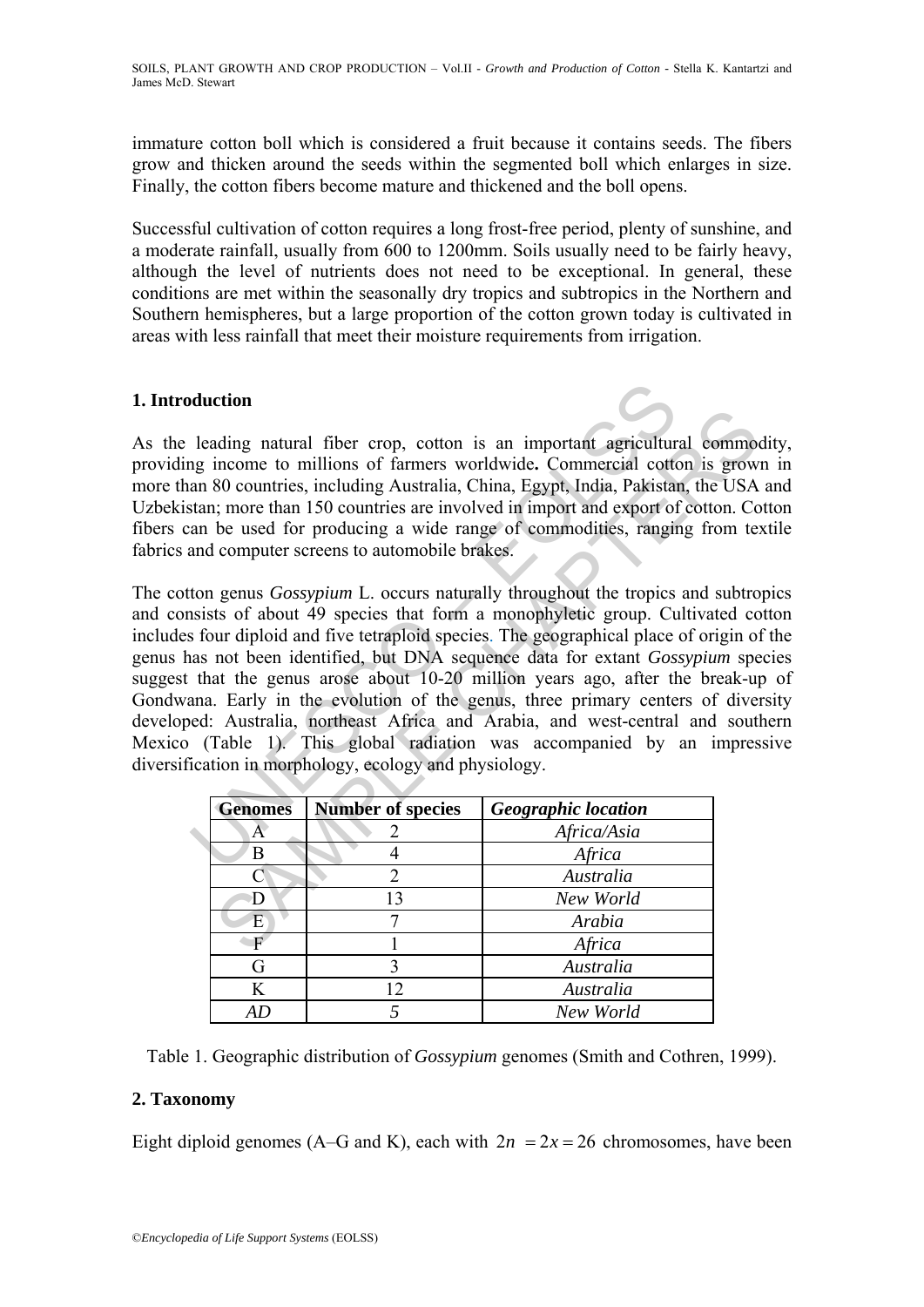identified. The native distribution of all five tetraploid cottons  $(2n = 4x = 52$ , AD) is restricted to the New World, although its emergence involves a combination of an Old World A-genome (derived from an ancestor of *G. arboreum* L. and *G. herbaceum* L.) and a New World D-genome (derived from an ancestor of *G. raimondii* Ulbrich). The underlying trans-oceanic dispersal of the A-genome donor and the timing of the polyploidization event have been controversial, but the current view is that a single Mid-Pleistocene (1–2 mya) polyploidization event has occurred.

It is further assumed, that the emergence of tetraploid cotton was followed by longdistance dispersion and modification into five species, three of which are still truly wild: *G. mustelinum* Miers ex Watt (limited distribution in northeast Brazil), *G. darwinii* Watt (endemic to the Galapagos Islands), and *G. tomentosum* Nutall ex Seemann (endemic to the Hawaiian Islands). The other two species have undergone domestication, i.e. *G. hirsutum* L. (predominantly distributed in Meso America and the Caribbean) and *G. barbadense* L. (main distribution in South America and the Caribbean).

Et of the Grangaps sistants), and of *Unmentional* Nutual ex Section<br>in Islands). The other two species have undergone domest<br>*n* L. (predominantly distributed in Meso America and the Cari<br>*nse L.* (main distribution in S Let consider the contribution in South America and the Caribbean) and Let  $\alpha$ . (predominantly distributed in Meso America and the Caribbean) and E. (main distribution in South America and the Caribbean).<br>
unique among cr Cotton is unique among crop plants in that four separate species have been independently domesticated for their seed lint. The elongated epidermal seed trichomes of *G. herbaceum*, *G. arboreum*, *G. hirsutum*, and *G. barbadense* were recognized by humans as useful spinnable fibers and led to four independent domestication events. The cotton *G. hirsutum* has received much attention in this matter due to its prime economic importance in modern cotton production. It is presently responsible for 95% of the cotton produced internationally, having spread from its original home in Mesoamerica to numerous countries in both hemispheres. Pima or Egyptian cotton (*G. barbadense*) and Asian cotton (*G. arboretum*) together represent the remaining 5%.

The cotton plant is a perennial with reputedly the most complex structure of any major field crop. Its indeterminate growth habit and sympodial fruiting branches result in a four-dimensional occupation of space and time that is difficult to describe and analyze. A general division of the phenological growth stages of cotton into nine categories, according to BBCH scale, from the germination phase (stage 0) to the time of senescence (stage 9) was described by Munger *et al.* (1998) (Table 2). An understanding of cotton growth and development is important in the continuing efforts of growers to produce lint and seed more efficiently and profitably.

| Code | <b>Definition</b>                                 |  |
|------|---------------------------------------------------|--|
|      | Germination                                       |  |
|      | Leaf Development (main shoot)                     |  |
| 2    | Formation of side shoots                          |  |
| 3    | Stem elongation (main shoot)                      |  |
|      | Development of harvestable vegetative plant parts |  |
|      | Inflorescence emergence                           |  |
| 6    | Flowering                                         |  |
|      | Development of fruits and seeds                   |  |
|      | Ripening of fruits and seeds                      |  |
|      | Senescence                                        |  |

Table 2. Definition of the principal growth stages in the BBCH scale (Munger *et al*.,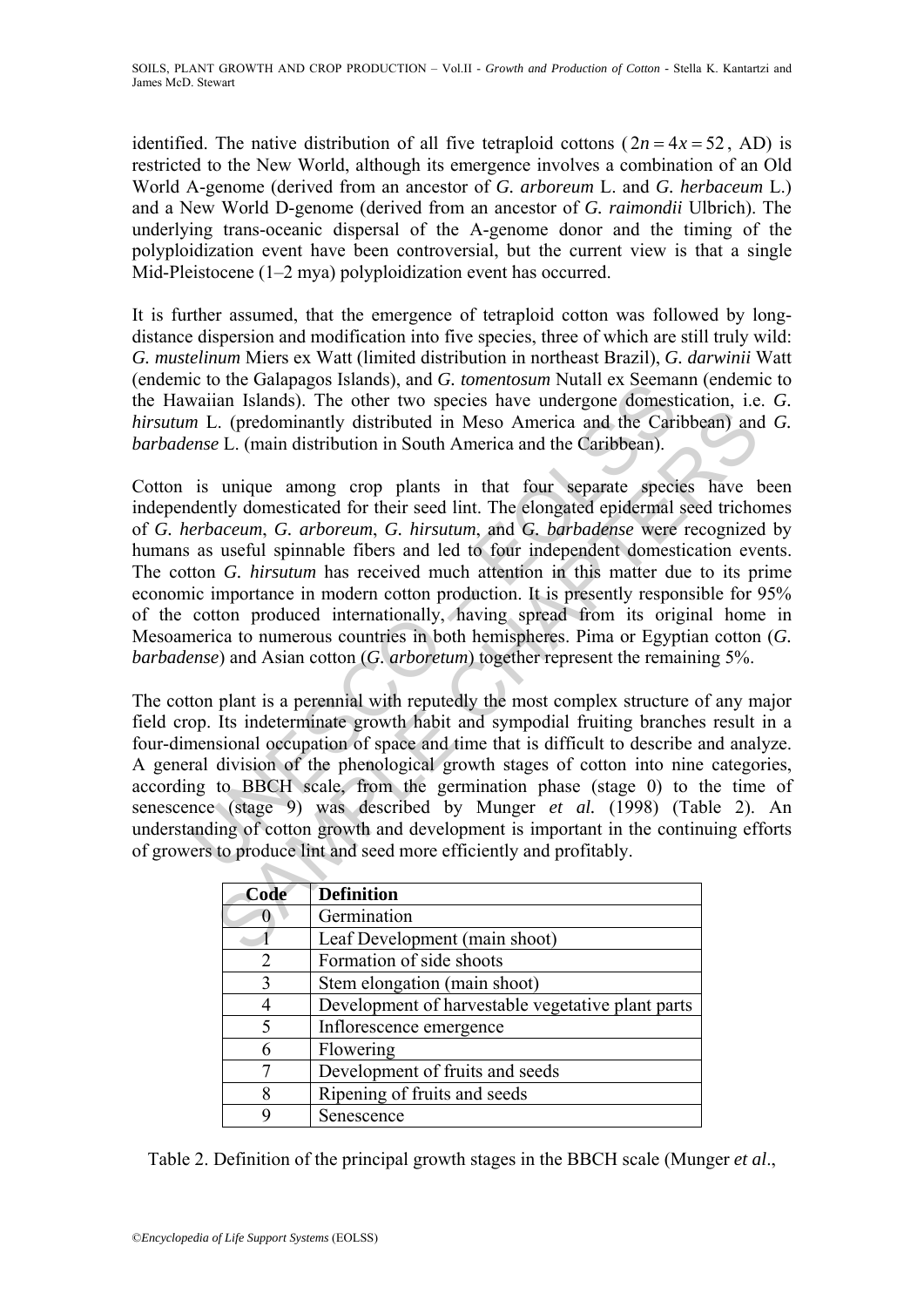### 1998)

## **3. Morphology and Physiology**

### **3.1. Seeds and Germination**

Seed offers a convenient base line in ontogenetic studies of plants. A mature cotton seed contains all of the organs necessary to produce a small seedling. The cotton seed is an ovoid, pointed, dark brown structure that consists of a seed coat (testa), an embryo with two-well developed cotyledons, and remnants of the endosperm. Before ginning and delinting, the epidermal layer of the seed coat bears fibers or lint of two types: long lint fibers and short linters. The embryo consists of a radicle, hypocotyls, the two cotyledons, and poorly developed epicotyls (Figure 1).



Figure 1. Inside the cotton seed (Ritchie *et al*., 2007).

One of the main traits of *Gossypium L*. seeds is the presence of pigment glands. Gossypol, a triterpenoid aldehyde, and its derivatives are predominant secondary metabolites in cotton glands. These compounds have insecticidal, anti-microbial, antifertility and toxic properties. Gossypol's concentration varies from zero in the seed kernel of some Australian wild diploid species to more than 9% in *G. davidsonii* Kell. Upland cotton seeds usually contain from 0.6% to 2% gossypol. As this triterpenoid is very toxic to humans and monogastric animals its rate in all food and feed products made with cotton flour must be very low and has to be systematically controlled.

Also, cotton seeds contain approximately 73% of unsaturated fatty acids and 26% of saturated ones. It has been reported that seeds of cotton contain one of the highest levels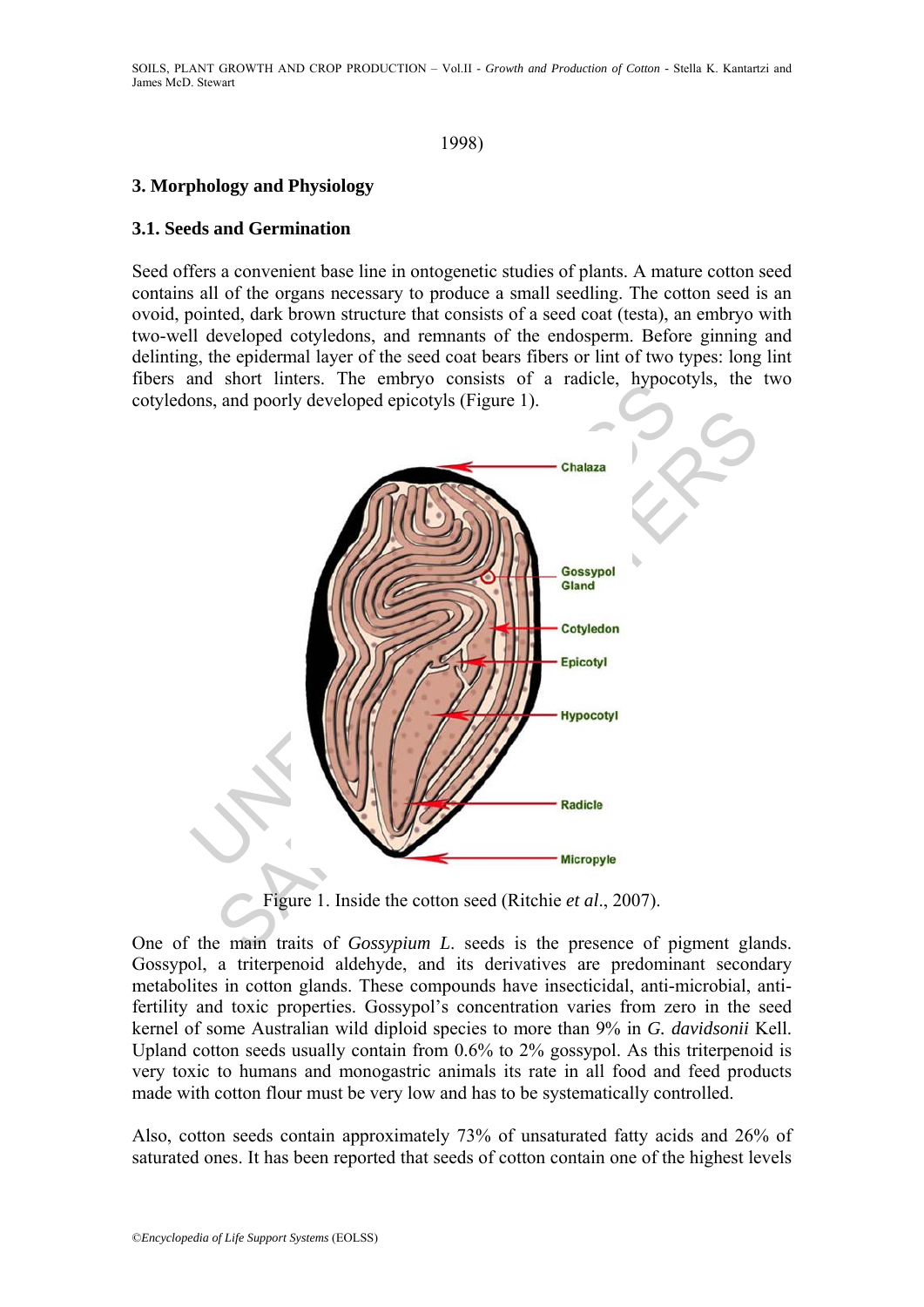of vitamin E, reported as alpha,  $\alpha$  (5, 7, 9-tromethyltocol) and gamma,  $\gamma$  (7, 8dimethylcotol) forms only, of 13 plant and animal sources of fats and oils. Vitamin E (tocopherol) is a lipid soluble strong anti-oxidant that occurs most frequently in vegetable oils and has been implicated in decreased risk of cardiovascular disease, some forms of cancer, improved immune functions, and in slowing the progress of some degenerative diseases in humans.

Prior to germination, the mature seed is dehydrated and metabolically inactive. The germination process begins with the passive transport of water through the seed coat (imbibition), following an initial softening of the chalazal "plug". Water moves from the chalaza by capillary action around the internal periphery to the radicle of the embryo where it is taken up. There is no direct uptake by the cotyledons. Oxygen uptake occurs and respiration increases as the stored food reserves are utilized for energy, and for building new cells and tissues.

The seed/embryo swells as water is absorbed, causing the seed coat to split at a pointed micro-pylar end. The radicle that emerges through the micro-pyle within 2-3 days, forms the primary root that grows downward into the soil. The tissues between the radicle and cotyledons, the hypocotyl, grow rapidly, arching near 180° to form the "*hypocotyl hook*" near the cotyledons. With continued expansion of the hypocotyl, the cotyledons and epicotyl are pulled up through the soil surface whereupon the hypocotyl straightens. Typically, the seed coat is shed and remains in the soil.

It is taken up. There is no unect update by the cotyledons. Oxyger<br>piration increases as the stored food reserves are utilized for e<br>grave cells and tissues.<br> $d$ /embryo swells as water is absorbed, causing the seed coat t EVALUATION IN the state of the state of the state of the state of the state of the sented of the sented of the state of the princip r end. The radicle that emerges through the micro-pyle within 2-3 d primary root that gro Cotyledons contain stored food which supplies the energy for germination and early development, and they form the first green leaves. The cotyledons are carried 5-8cm above the soil by the elongating hypocotyls before unfolding and expanding. During this phase the developing seedling is anchored in the soil by the rapidly expanding root system. After emergence and exposure to the light, the cotyledons become green due to chlorophyll and are capable of photosynthesis. Prior to this stage, the developing aerial portion of the seedling and the rapidly growing radicle have been dependent on assimilate stored in the embryonic axis and cotyledons. More of early development of the cotton plant is focused on the development of a substantial root system, while growth of the above-ground portion (first 4-5 true leaves) is relatively slow.

Imbibition is responsible for activating the metabolic processes of germination due to the number of hydrolytic enzymes involved. Although the precise signal for the initiation of germination is unknown, studies of biochemical changes in seeds which have initiated germination processes show a dramatic rise in activity of many enzymes within a very short time; these occur quite rapidly in seeds after the imbibition of water. The composition of the free amino acid pool in embryonic cotton cotyledons is quite distinct from that of endosperm, and that of germinated, greened cotyledons is quite distinct from that of leaves. During germination (including the precocious germination of immature seeds), the pool expands considerably, showing a pronounced accumulation of asparagine.

The high level of asparagine found in seedling roots and in the cotyledon vascular exudate indicates that this is the major transported amino acid in germination. There is no pool expansion in the presence of abscisic acid which inhibits germination.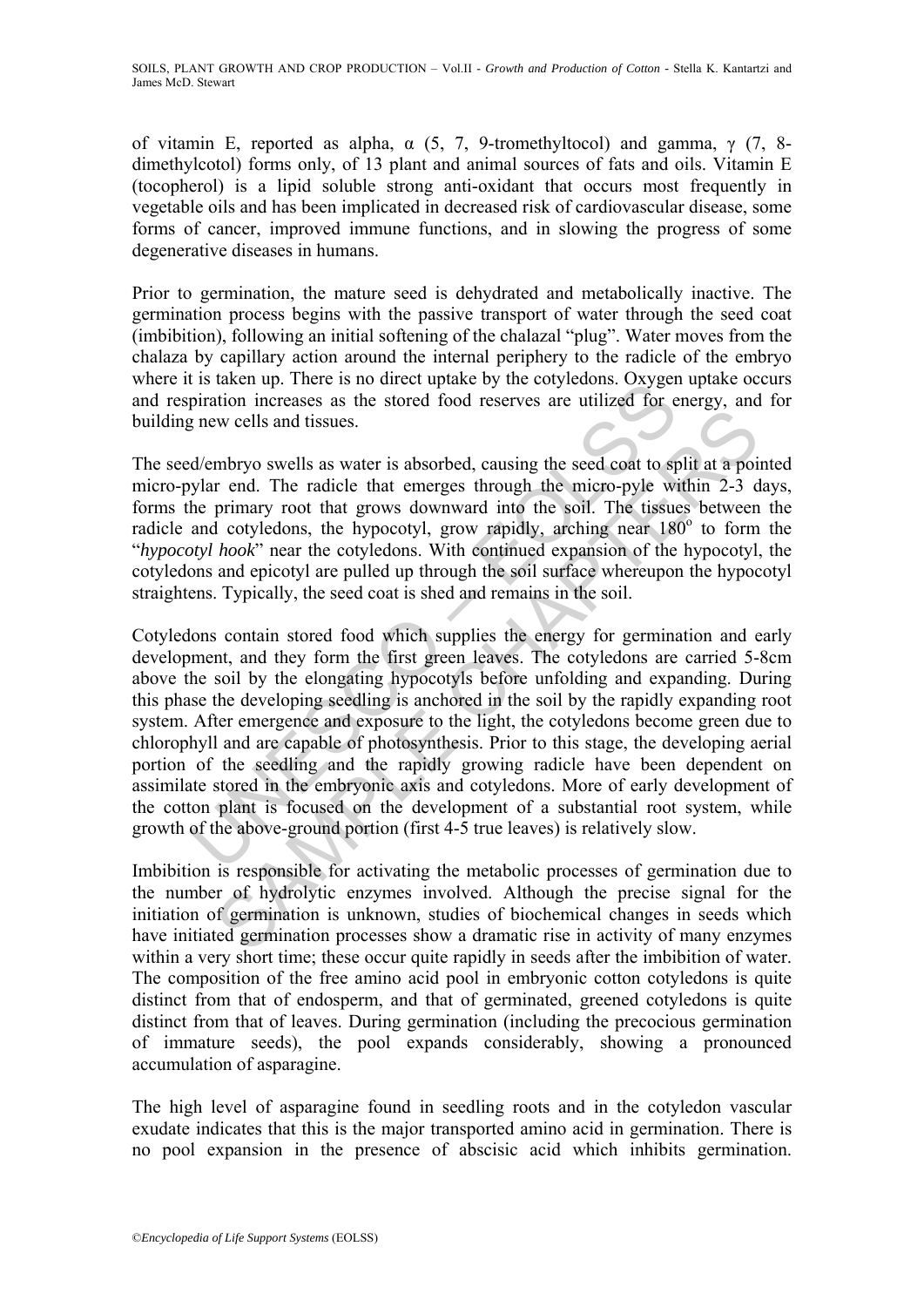Gibberilic acid, kinetin or 2-chloroethyl-phosphonic acid partially overcome the inhibitory action of abscisic acid. Anaerobiosis leads to an accumulation of aspartate, alanine and glycine at the expense of asparagine; however, desiccation does not result in an accumulation of praline. Also, high levels of arginine are maintained through germination.

Germination efficiency and development are seriously affected by exposure to low temperatures. Cotton seedlings are damaged by temperatures below 15°C during germination; seedlings of upland cotton (*G. hirsutum*) are extremely sensitive to chilling damage during critical phases in the germination period. Other possible problems that may hinder germination and emergence include poor seed quality, pre-emergence seedling disease, flooding, soil crusting, salinity, and herbicide residue.



http://www.eolss.net/Eolss-sampleAllChapter.aspx

### **Bibliography**

- - -

TO ACCESS ALL THE 25 PAGES OF THIS CHAPT<br>
ITO ACCESS ALL THE 25 PAGES OF THIS CHAPT<br>
http://www.eolss.net/Eolss-sampleAllChapter.aspx<br>
apply<br>
In Government (2008). The Biology of Gossypium hirsutum L. and Gossypic<br>
It.gov. CO ACCESS ALL THE 25 PAGES OF THIS CH[APTE](https://www.eolss.net/ebooklib/sc_cart.aspx?File=E1-05A-20-00)R,<br>
http://www.eolss.net/Eolss-sampleAllChapter.aspx<br>
weak). [An on-fine article that describes taxonomy, morphology, growth and growth<br>
Consyptum hirsutum 1. and Gossypium barbade Australian Government (2008). *The Biology of Gossypium hirsutum* L. and *Gossypium barbadense* L. (www.ogtr.gov.au). [An on-line article that describes taxonomy, morphology, growth and growing conditions of *Gossypium hirsutum* L. and *Gossypium barbadense* L.].

Brow, H.B. and Ware, J.O. (1958). *Cotton.* McGraw-Hill Book Co. Inc. New York. [A book that presents cotton growth and develoment].

Burke, J.J. and Upchurch, D.R. (1995). *Cotton Rooting Patterns in Relation to Soil Temperatures and the Thermal Kinetic Window*. Agron. J., 87: 1210-1216 [Paper showing the effect of temperature and other ecological conditions on root functions]

Elliot, F.C., Hoover, M. and Porter Jr., W.K. (1968). *Advances in Production and Utilization of Quality Cotton: Principles and Practices.* Iowa State University Press, Ames, IA [An informative book that describes basic cotton production strategies].

Feaster, C.V. and Niles, G.A. (1984). *Breeding Cotton*. Agronomy Monograph 24, ASA-CSSA-SSSA, Madison, WI. [A monograph that presents basic information of cotton breeding].

Landivar, J.A. and Benedict, J.H. (1996). *Monitoring System for the Management of Cotton Growth and Fruiting.* (http://agfacts.tamu.edu/~jbenedic/monitor.html). [An on-line article that provides information on cotton growth management].

Mauney, J.R. and Stewart, J.M. (1986). *Cotton Physiology*. The Cotton Foundation, National Cotton Council, Memphis TN. [A detailed study on cotton physiology].

McKersie, B.D. and Leshem, Y.Y. (1994). *Stress and Stress Coping in Cultivated Plants*. Kluwer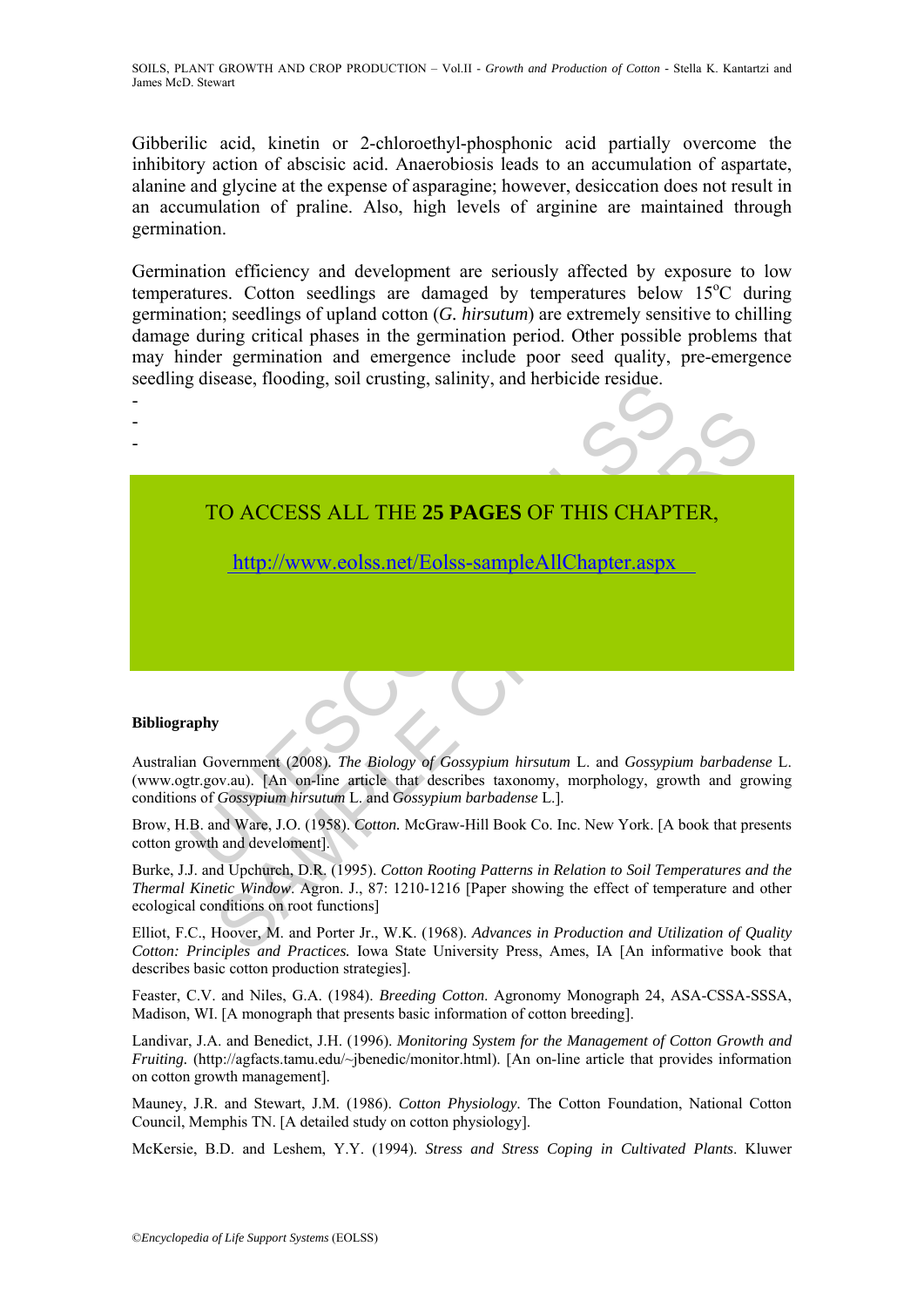Academic Publishers, London [A book on the effects of stress on crops and plants stress coping systems].

Meier, U. (2001). *Growth Stages of Mono- and Dicotyledonous Plants*. BBCH Monograph (http://www.bba.de/veroeff/bbch/bbcheng.pdf). [An article that presents the BBCH development scale for the most important crops including cotton].

Munger, H., Bleihoider, H., Hack, M., Hess, R., Strauss, T., van den Boom, H. and Weber, E. (1998). *Phenological Growth Stages of the Cotton Plant (Gossypium hirsitum L.): Codification and Description according to the BBCH Scale*. J. Agron. Crop Sci., 180: 143-149.[Paper describing the 9 phenological growth stages of cotton according to the BBCH scale].

Ritchie, G.L., Bednarz, C.W., Jost, P.H. and Brown, S.M (2007). *Cotton Growth and Development*. University of Georgia Cooperative Extension Service *Bulletin 1253 .*(http://pubs.caes.uga.edu/ caespubs/pubcd/B1252.htm). [A bulletin with practical information on cotton growth and development].

Salisbury, F.B. (1978). *Plant Physiology*. Wadsworth Publishing Company, Belmont, CA. [A classic book that includes information on cotton physiological activities].

Smith, C.W. and Cothren, J.T. (1999). Cotton: Origin, History, Technology and Production. John Wiley and Sons, New York. [A book dedicated to detailed presentation of cotton history, technology, and production].

Stabile, M.C.C. (1980). *Site-Specific Strategies for Cotton Management*. Texas A&M University. College Station, TX. [A thesis that gives useful information on different management plans of cotton production].

Stewart, S. (2005). *Suggested Guidelines for Plant Growth Regulator Use on Louisiana Cotton*. Louisiana Cooperative Extension Service, Publication Number 2918. [A practical guide for the use of plant regulators on cotton].

Supak, J.R. and Snipes, C.E. (1991). *Cotton Harvest Management: Use and Influence of Harvest Aids*. The Cotton Foundation, Memphis, TN. [A book that presents techniques, methods and aides for a successful cotton harvesting].

Teare, I.D. and Peet, M.M. (1982). *Crop Water Relations*. John Wiley & Sons New York. [The authors of this book analyze major crops' water realizations including cotton].

is the includes information on cotton physiological activities].<br>
W. and Cothren, J.T. (1999). Cotton: Origin, History, Technology and Production.<br>
N. S. New York. [A book dedicated to detailed presentation of cotton histo Whitaker. J., Ritchie, G., Mills, C., Millings, R. and Bednarz, C. (2006). *Vegetative Growth Management of Cotton.* University of Georgia. Athens, GA. (http://www.ugacottonphysiology.org/pdfs/PixPaper.pdf) [A manuscript that gives details on the use of growth regulators for the control of cotton vegetative development].

Wikipedia (s.d.). *Cotton*. [On-line encyclopedia that gives general information on cotton].

### **Biographical Sketches**

and Cothren, J.T. (1999). Cotton: Origin, History, Technology and Production. John V<br>ave York. [A book dedicated to detailed presentation of cotton history, technology,<br>C. (1980). *Site-Specific Strategies for Cotton Manag* **Dr. Stella K. Kantartzi** is a graduate of Aristotle University of Thessaloniki in Greece, earning her bachelor's in Biology in 2000, her master's in Plant Breeding, Agronomy and Weed Science in 2003 and her doctorate in Genetics and Plant Breeding in 2006. Concurrently with her Ph.D. studies, she conducted research on cotton cytogenetics and molecular fingerprinting in the Dept. of Soil and Crop Sciences at Texas A&M University in College Station, TX as a visitor scientist. She subsequently spent two years as a post-doctoral associate, in the laboratory of Prof. James McD. Stewart at the University of Arkansas, investigating diploid cotton germplasm.

Since 2008, Stella Kantartzi has been on the faculty at Southern Illinois University in Carbondale, IL, as an assistant professor of plant breeding in the Department of Plant, Soil and Agricultural Systems. Her research in cotton has been focused on the development of partial inter-specific hybrids, *in-vitro* gynogenesis, assessment of molecular diversity, and gene mapping. She received a State Foundation Graduate Scholarship for 4 years from 2001 to 2005. Her professional memberships include the Agriculture Honor Society Gamma Sigma Delta, the Crop Science Society of America and the International Cotton Genome Initiative.

**Professor James (Mac) McD. Stewart** received his BS in Botany in 1963 and his PhD in Botany with emphasis in Plant Physiology and Biochemistry in 1968 from Oklahoma State University. He joined